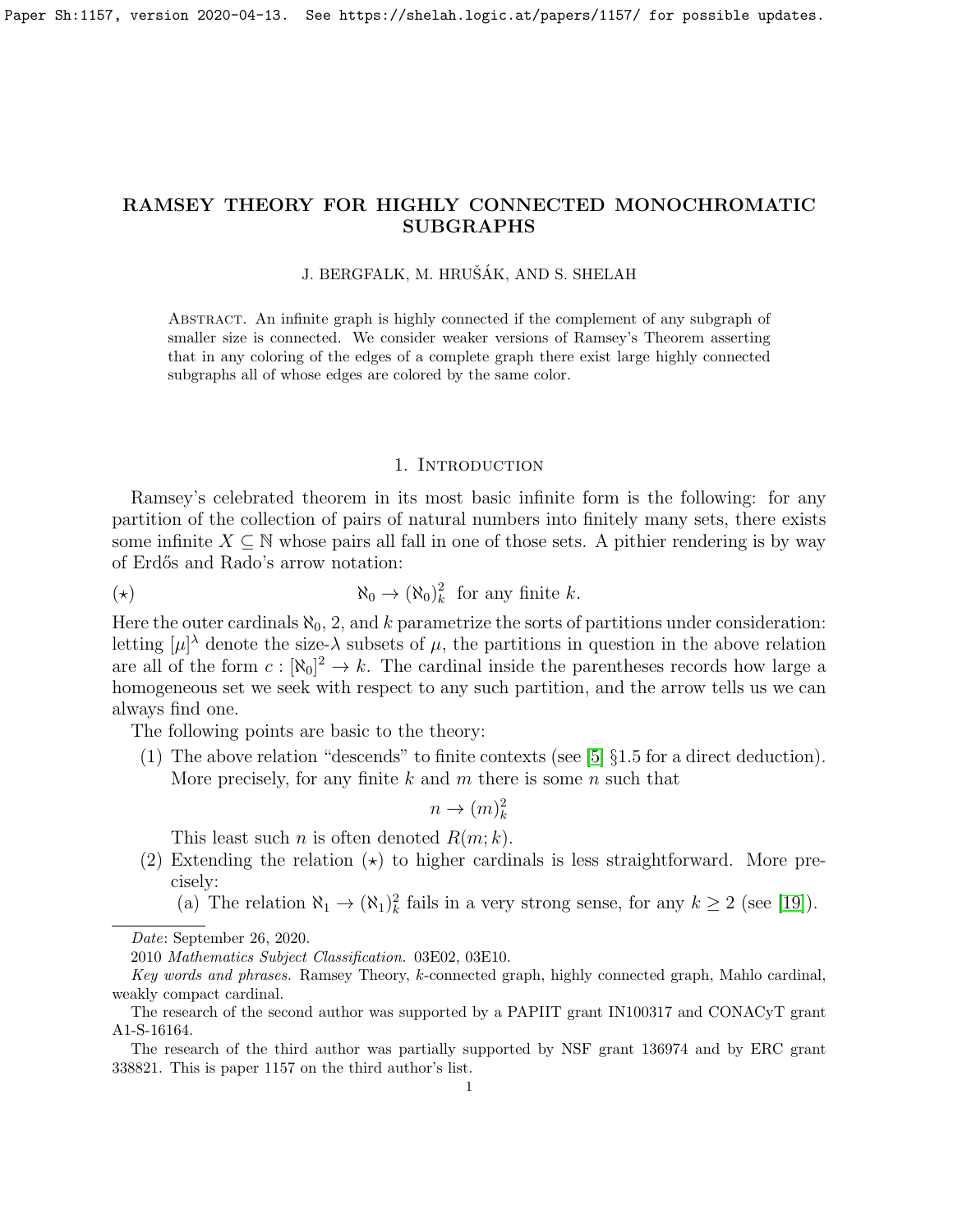- (b) More generally, for  $2 \leq \kappa < \mu$ , the relation  $\mu \to (\mu)_\kappa^2$  characterizes any uncountable cardinal  $\mu$  as *weakly compact*, that is, as a cardinal whose existence is a strictly stronger assumption than the ZFC axioms (see [\[9\]](#page-10-1)).
- (c) Item (1), on the other hand, does fully generalize: for any  $\kappa$  and  $\mu$  there is some least  $\nu$  such that

 $\nu \rightarrow (\mu)^2_{\kappa}$ 

This follows from Erdős and Rado's theorem that  $(2^{\lambda})^{+} \rightarrow (\lambda^{+})^{2}_{\lambda}$  for any infinite  $\lambda$  (see [\[4\]](#page-10-2)).

Each of these facts will figure in the following. Recall lastly the more pictorial framing of Ramsey's relation in terms of edge-colorings of graphs:

$$
\nu \to (\mu)^2_\lambda
$$

if and only if every coloring of the edges of the complete graph on  $\nu$  by  $\lambda$  many colors contains some size- $\mu$  monochromatic subgraph which is complete. It is this framing we will have generally in mind — only our interest will be in subgraphs which are large in some finer sense than complete. Namely:

**Definition 1.** A graph G is  $\kappa$ -connected if it remains connected after the deletion of any fewer than  $\kappa$  vertices.

Our question should at this point be clear. Where formality is necessary, we will denote a graph G as an ordered pair (vertices, edges). The size of a graph is the cardinality of its vertex-set. For cardinal numbers  $\kappa$ ,  $\lambda$ ,  $\mu$ ,  $\nu$ , write

$$
\nu \to_{\kappa \text{-} c} (\mu)^2_\lambda
$$

if every coloring of the edges of the complete graph on  $\nu$  into  $\lambda$  many colors contains some size- $\mu$  monochromatic subgraph which is  $\kappa$ -connected. More formally:

**Definition 2.**  $\nu \rightarrow_{\kappa} ( \mu )^2_\lambda$  if and only if for every  $c : [\nu]^2 \rightarrow \lambda$  there exists  $a \xi < \lambda$  and  $X \in [\nu]^{\mu}$  such that the graph  $(X, c^{-1}(\xi) \cap [X]^2)$  is  $\kappa$ -connected.

**Question.** For which cardinals does the relation  $\nu \rightarrow_{\kappa} ( \mu )^2_\lambda$  hold?

# 2. Main results

Note at the outset that κ-connectedness is a well-studied notion, not least for its evident relevance to network design; it dates at least to Menger's 1927 [\[14\]](#page-11-1) (see also [\[12\]](#page-10-3); see further [\[6\]](#page-10-4), [\[1\]](#page-10-5), [\[10\]](#page-10-6), and [\[18\]](#page-11-2) for interactions of the notion with vertex decompositions and chromatic number). Observe as well that it articulates a number of graph theory's most basic concerns:

- (1) A graph is 1-connected if and only if it is connected.
- (2) A graph with at least three vertices is 2-connected if and only if each pair of its vertices belongs to a cycle.
- (3) The only  $\mu$ -connected graph on any finite  $\mu$  is the complete one.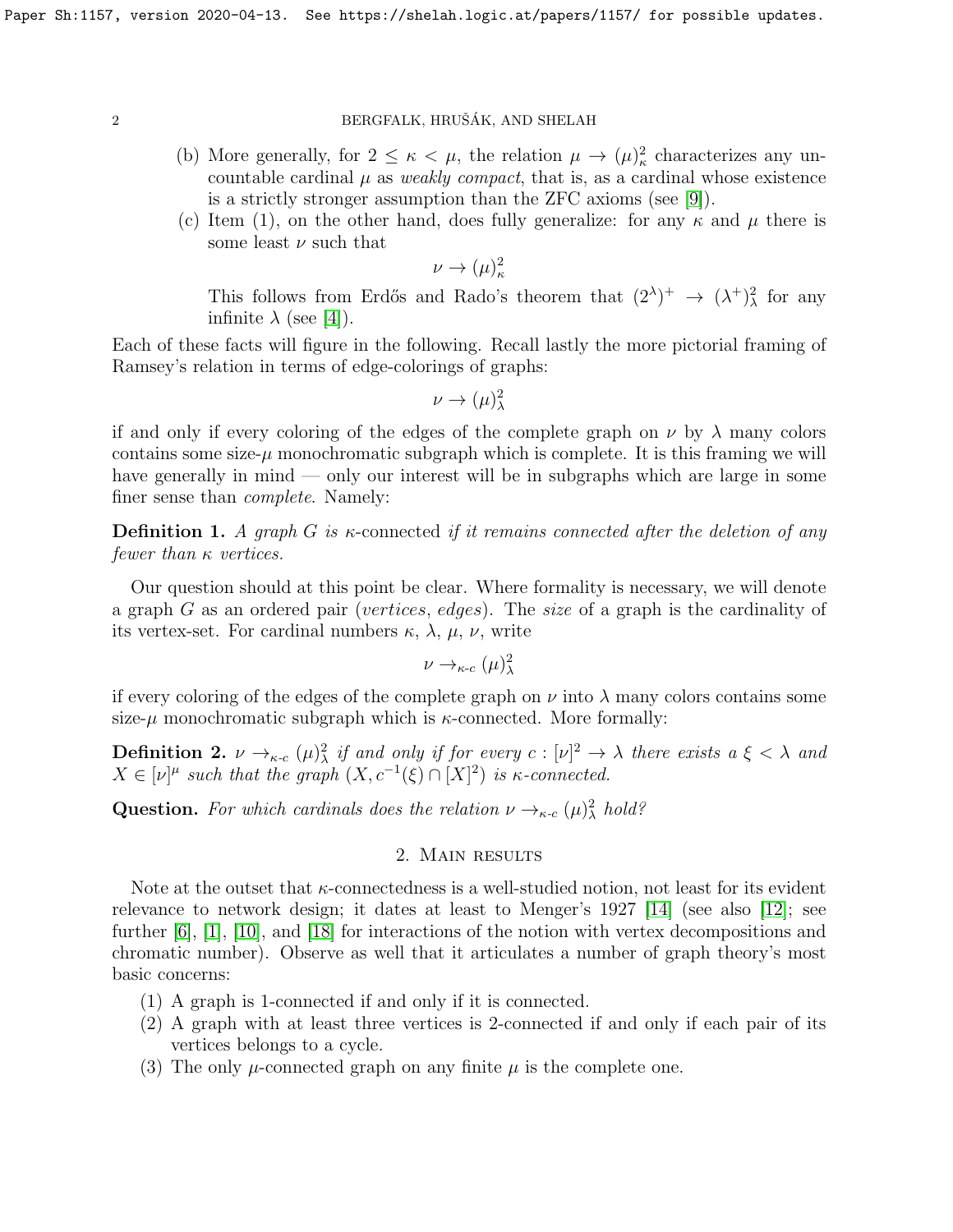By this last point,

(\*) when  $\mu$  is finite,  $\nu \rightarrow_{\mu-c} (\mu)^2_{\lambda}$  is simply the Ramsey relation  $\nu \rightarrow (\mu)^2_{\lambda}$ .

Hence for any finite  $\lambda$  and  $\kappa \leq \mu$ ,

$$
\nu\to_{\kappa\text{-}c}(\mu)^2_\lambda
$$

for some  $\nu \le R(\mu; \lambda)$ . See [\[13\]](#page-11-3) for much finer bounds on the least such  $\nu$ .

For infinite  $\mu$ , a  $\mu$ -connected graph on  $\mu$  is no longer necessarily complete; such graphs nevertheless play a sufficiently critical role in the theory to merit a name and notation all their own:

**Definition 3.** A graph  $G = (V, E)$  is highly connected if it remains connected after the deletion of any fewer than |V| vertices. Write  $\nu \rightarrow_{hc} (\mu)^2_{\lambda}$  if and only if  $\nu \rightarrow_{\mu-c} (\mu)^2_{\lambda}$ , i.e., if every coloring of the edges of the complete graph on  $\nu$  into  $\lambda$  many colors contains some size-µ monochromatic subgraph which is highly connected.

<span id="page-2-1"></span>**Observation 4.**  $[\nu \to (\mu)^2_\lambda] \Rightarrow [\nu \to_{hc} (\mu)^2_\lambda] \Rightarrow [\nu \to_{\kappa \text{-} c} (\mu)^2_\lambda]$  for any  $\kappa \leq \mu$ .

In light of (\*) and the following proposition, we might view  $\rightarrow_{hc}$  as a more satisfactory generalization of the positive Ramsey relations of  $(\star)$  to the uncountably infinite:

**Proposition 5.** If  $\mu$  is an infinite cardinal and k is a natural number then  $\mu \rightarrow_{hc} (\mu)_k^2$ .

*Proof.* Given a coloring  $c : [\mu]^2 \to k$ , let D be a uniform ultrafilter on  $\mu$  and define  $f : \mu \to k$ by

 $f(\alpha) = i$  if and only if  $A_{\alpha} = \{ \beta \in \mu : c(\{\alpha, \beta\}) = i \} \in \mathcal{D}$ ,

and let  $i < n$  be such that the set  $B = {\alpha \in \mu : f(\alpha) = i}$  is in  $D$ . The set B is highly connected. This is because for any  $\alpha, \beta$  in B, the set  $A_{\alpha} \cap A_{\beta} \cap B$  is in D and hence has cardinality  $\mu$ . Any  $\gamma$  in  $A_{\alpha} \cap A_{\beta} \cap B$  connects  $\alpha$  and  $\beta$  via the edge-colorings  $c(\{\alpha,\gamma\}) = c(\{\beta,\gamma\}) = i.$ 

The situation is considerably more complicated for infinitely many colors. Henceforth we will assume more set-theoretic background of the reader; we will focus as well on the relation  $\rightarrow_{hc}$ . This relation is subtle and significant in its own right, and we will tend to treat the finer relations  $\rightarrow_{\kappa-c}$  as secondary, as mainly grading its failure.

Perhaps the earliest result along these lines is Erdős and Kakutani's theorem [\[3\]](#page-10-7) that the complete graph on an infinite cardinal  $\mu$  can be partitioned into  $\lambda$  many trees if and only if  $\mu \leq \lambda^+$ . In consequence, the relation  $\lambda^+ \to_{hc} (\lambda^+)^2_{\lambda}$  fails in the strongest possible respect:  $\lambda^+ \nrightarrow_{2-c} (\lambda^+)_\lambda^2$ .

**Observation 6.**  $\mu \rightarrow_{1-c} (\mu)^2_{\lambda}$  holds for any cardinal  $\lambda$  less than the cofinality of  $\mu$ .

**Observation 7.** The Erdős-Kakutani coloring shows even that  $\lambda^+ \nrightarrow_{hc} (\mu)^2$  for any  $\mu \geq 3$ .

Alternately,  $\lambda^+ \nrightarrow_{hc} (\lambda^+)_\lambda^2$  may be viewed as an instance of the following proposition, inspired by the *Sierpiński coloring* of  $[17]$ :

<span id="page-2-0"></span>**Proposition 8.** If  $\mu \leq 2^{\lambda}$  then  $\mu \nrightarrow_{hc} (\mu)^2_{\lambda}$ .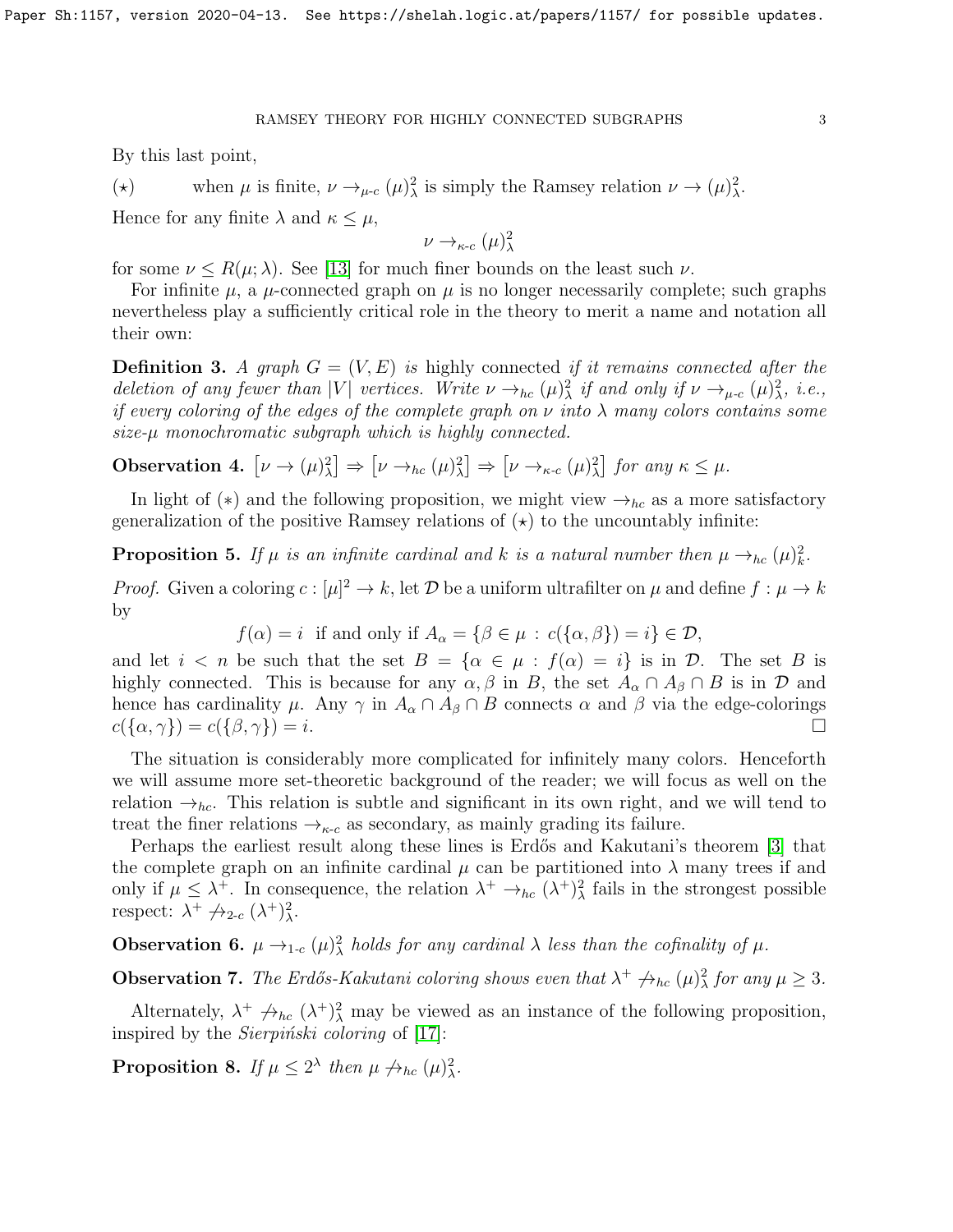*Proof.* Let  $\{\eta_\alpha : \alpha < \mu\} \subseteq 2^\lambda$  be a collection of pairwise distinct functions. Given  $\alpha \neq \beta <$  $\mu$  let

$$
\Delta_{\alpha,\beta} = \min\{\xi < \lambda : \eta_\alpha(\xi) \neq \eta_\beta(\xi)\}.
$$

Then define  $c: [\mu]^2 \to \lambda \times 2$  by

 $c(\{\alpha,\beta\})=(\Delta_{\alpha,\beta},i)$  if and only if  $\alpha<\beta$  and  $\eta_{\alpha}(\Delta_{\alpha,\beta})=i$ .

Aiming for a contradiction assume that  $A \subset \mu$  is highly connected in color  $(\xi, i)$ . Let  $\beta \in A$ be such that that  $\eta_{\beta}(\xi) \neq i$  (there is such a  $\beta$  since A contains an edge). Let  $B = A \cap \beta$ . Then  $\beta$  has no adjacent edges in  $(A \setminus B, c^{-1}((\xi, i)) \cap [A \setminus B]^2)$ , a contradiction.

By the following observation, Proposition [8](#page-2-0) says even more.

<span id="page-3-2"></span>**Lemma 9.** Let  $\mu$  be the cofinality of  $\nu$ . Then  $\mu \nrightarrow_{hc} (\mu)^2_{\lambda}$  implies that  $\nu \nrightarrow_{hc} (\nu)^2_{\lambda}$ .

*Proof.* Let  $c : [\mu]^2 \to \lambda$  witness that  $\mu \nleftrightarrow_{hc} (\mu)^2$ . Let  $\nu$  be the disjoint union of  $\mu$  many sets  $\nu_{\alpha}$ , each of strictly smaller cardinality than  $\nu$ . A coloring  $d : [\nu]^2 \to \lambda$  for which  $d(\xi, \eta) = c(\alpha, \beta)$  if  $\xi \in \nu_{\alpha}$  and  $\eta \in \nu_{\beta}$  and  $\alpha \neq \beta$  will witness that  $\nu \nrightarrow_{hc} (\nu)^2_{\lambda}$ . — П

The core relation in Proposition [8](#page-2-0) is  $2^{\lambda} \not\rightarrow_{hc} (2^{\lambda})^2_{\lambda}$ . This is sharp, in the sense that the relation  $(2^{\lambda})^+ \rightarrow_{hc} (2^{\lambda})^2_{\lambda}$  does hold:<sup>[1](#page-3-0)</sup>

<span id="page-3-3"></span>**Proposition 10.** If  $\mu = \mu^{\lambda}$  then  $\mu^+ \rightarrow_{hc} (\mu)^2_{\lambda}$ .

*Proof.* Observe first that by assumption, the cofinality of  $\mu$  is greater than  $\lambda$ .

Given a coloring  $c: [\mu^+]^2 \to \lambda$ , let  $\{M_\varepsilon : \varepsilon \leq \mu\}$  be a continuous  $\subseteq$ -chain of size- $\mu$ elementary submodels of some large enough  $H(\theta)$  such that

- (1)  $\mu + 1 \cup \{c\} \subseteq M_0$ ,
- (2)  $[M_{\varepsilon+1}]^{\lambda} \subseteq M_{\varepsilon+1}$  for every  $\varepsilon < \mu$ , and
- (3) for every  $\varepsilon < \mu$ , every formula  $\varphi \in L_{\lambda^+, \lambda^+}(\in)$  with parameters in  $M_{\varepsilon+1}$  that is satisfiable in  $H(\theta)$  is satisfiable in  $M_{\epsilon+1}$ .

For each  $\varepsilon \leq \mu$  let  $\delta_{\varepsilon} = M_{\varepsilon} \cap \mu^+ \in \mu^+$ . The key observation is the following:

<span id="page-3-1"></span>Claim 11. For co-boundedly many  $\varepsilon < \mu$  there is an  $i(\varepsilon) < \lambda$  such that  $c(\{\alpha, \delta_\mu\}) =$  $c(\{\beta,\delta_\mu\})=i(\varepsilon)$  for some  $\alpha,\beta<\delta_\varepsilon$  and such that for every such  $\alpha,\beta$ , the set

$$
\{\gamma \in [\delta_{\varepsilon}, \delta_{\varepsilon+1}) : c(\{\alpha, \gamma\}) = c(\{\beta, \gamma\}) = c(\{\gamma, \delta_{\mu}\}) = i = i(\varepsilon)\}
$$

is unbounded in  $\delta_{\varepsilon+1}$ .

Observe that we do not require the  $\alpha$ ,  $\beta$  of the claim to be distinct.

*Proof.* Adopt the convention that  $\min \emptyset = 0$  and let

 $\xi = \sup \{\min \{\alpha : \alpha < \delta_{\mu} \text{ and } c(\alpha, \delta_{\mu}) = i\} : i \in \lambda\}$ 

and take  $\eta < \mu$  with  $\delta_{\eta} > \xi$ . Claim [11](#page-3-1) will hold for all  $\varepsilon$  in the interval  $(\eta, \mu)$ . This we argue by contradiction: assume the claim fails for some  $\varepsilon \in (\eta, \mu)$ ; in other words, for each  $i < \lambda$  assume that one of the following holds:

<span id="page-3-0"></span><sup>&</sup>lt;sup>1</sup>(Compare the Erdős-Rado relation  $(2^{\lambda})^+ \to (\lambda^+)^2_{\lambda}$ . It too is sharp, in the sense that  $2^{\lambda} \not\to (\lambda^+)^2_{\lambda}$ , as witnessed by the Sierpiński coloring.)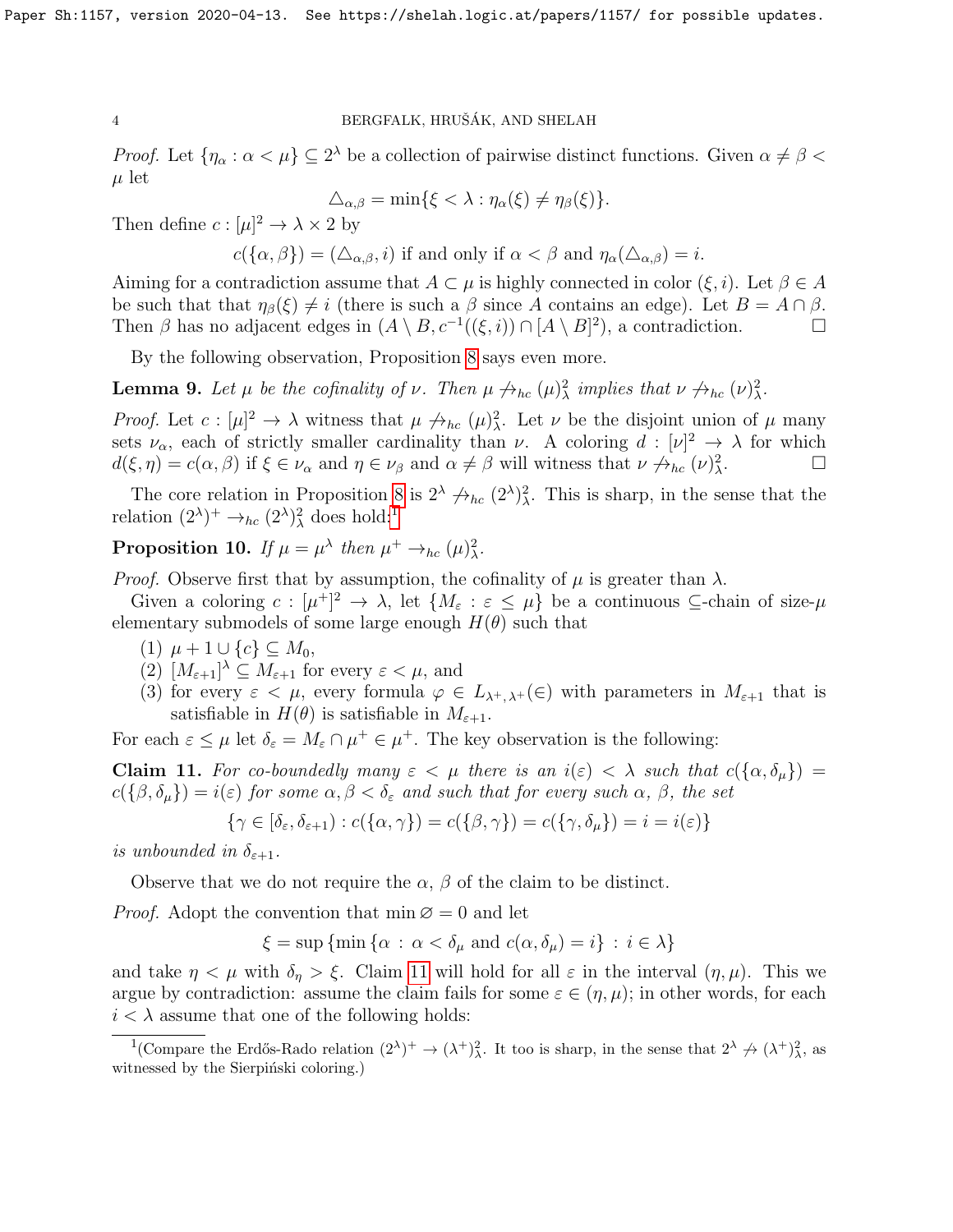(a) There exist  $\alpha_i, \beta_i < \varepsilon$  such that  $c(\{\alpha_i, \delta_\mu\}) = c(\{\beta_i, \delta_\mu\}) = i$ , yet the set

$$
\Gamma_i = \{ \gamma \in [\delta_{\varepsilon}, \delta_{\varepsilon+1}) : c(\{\alpha_i, \gamma\}) = c(\{\beta_i, \gamma\}) = c(\{\gamma, \delta_\mu\}) = i \}
$$

is bounded in  $\delta_{\varepsilon+1}$ .

(b) For no  $\alpha < \delta_{\varepsilon}$  does  $c(\alpha, \delta_{\mu}) = i$ . In this case let  $\Gamma_i$  be  $\varnothing$ .

As  $[M_{\varepsilon+1}]^{\lambda} \subseteq M_{\varepsilon+1}$ , the cofinality of  $\delta_{\varepsilon+1}$  is bigger than  $\lambda$ , hence some  $\zeta < \delta_{\varepsilon+1}$  bounds  $\bigcup_{i\leq \lambda} \Gamma_i$ . Denote the family of i satisfying (a) by I. Consider the conjunction  $\varphi$  of the formula  $\gamma > \zeta$  with the formulas  $c(\{\alpha_i, \gamma\}) = c(\{\beta_i, \gamma\}) = i$ , where i ranges through I. Then  $\delta_{\mu}$  witnesses that  $\varphi$  is satisfiable in  $H(\theta)$ , so by (3) some  $\gamma \in (\zeta, \delta_{\varepsilon+1})$  witnesses its satisfaction in  $M_{\varepsilon+1}$ . Let  $j = c(\{\gamma, \delta_\mu\})$ . Then  $j \in I$  and  $\gamma \in \Gamma_j$ , which contradicts the assumption that  $\Gamma_j$  is bounded by  $\zeta$ .

Let  $i < \lambda$  be such that the set  $W = \{\varepsilon : i(\varepsilon) = i\}$  has size  $\mu$ , and let  $A = \bigcup \{A_{\varepsilon} : \varepsilon \in W\},$ where

$$
A_{\varepsilon} = \{ \alpha \in [\delta_{\varepsilon}, \delta_{\varepsilon + 1}) : c(\{\alpha, \delta_{\mu}\}) = i \}.
$$

A is then a subset of  $\mu^+$  of size  $\mu$  (in fact,  $A_\varepsilon$  has size  $\mu$  for every  $\varepsilon \in W$ ). We claim that it is highly connected in the color i. To see this it suffices to prove that if  $\alpha$  and  $\beta$  are distinct elements of A then the set

$$
\{\gamma \in A : c(\{\alpha, \gamma\}) = c(\{\beta, \gamma\}) = i\}
$$

has size  $\mu$ . To see this, let  $\varepsilon_1$  and  $\varepsilon_2$  be elements of W such that  $\alpha \in A_{\varepsilon_1}$  and  $\beta \in A_{\varepsilon_2}$ , and let  $\varepsilon$  be an element of  $W \setminus (\varepsilon_1 + 1 \cup \varepsilon_2 + 1)$ . We wish to find  $a \gamma \in [\delta_{\varepsilon}, \delta_{\varepsilon+1})$  such that

$$
c(\{\alpha,\gamma\}) = c(\{\beta,\gamma\}) = c(\{\gamma,\delta_\mu\}) = i = i(\varepsilon).
$$

Such a  $\gamma$  exists by Claim [11.](#page-3-1)

A number of questions now come into focus. Most immediate among them is:

<span id="page-4-0"></span>Question 12. For  $\lambda$  an infinite cardinal, what is the least cardinal  $\mu$  for which it is consistent with the ZFC axioms that  $\mu \rightarrow_{hc} (\mu)^2$ ?

By Observation [4,](#page-2-1)  $\mu \rightarrow_{hc} (\mu)^2$  holds whenever  $\mu$  is weakly compact, for any  $\lambda < \mu$ . As we have seen, though,  $\rightarrow_{hc}$  holds in many cases where the classical arrow fails; hence we might reasonably hope for  $\mu \to_{hc} (\mu)^2_{\lambda}$  on much smaller  $\mu$ . Necessarily,  $2^{\lambda}$  must be smaller than any such  $\mu$ , by Proposition [8.](#page-2-0) Is this alone enough?

No. By the following, any instance of  $\mu \to_{hc} (\mu)^2$  will involve large cardinal assumptions.

**Definition 13.** For regular uncountable  $\mu$ , the principle  $\square(\mu)$  is the assertion that there exists a sequence  $\mathcal{C} = \langle C_{\alpha} | \alpha \in \mu \rangle$  such that

- $C_{\alpha}$  is a closed unbounded subset of  $\alpha$ , for each  $\alpha$ .
- $C_\beta \cap \alpha = C_\alpha$ , for every limit point  $\alpha$  of  $C_\beta$ .
- No club  $C \subseteq \mu$  satisfies  $C \cap \alpha = C_{\alpha}$  at every limit point  $\alpha$  of C.

If in addition the following holds, we will call  $\mathcal C$  a  $\lambda$ -stationary  $\square(\mu)$ -sequence:

• The set  $\{\alpha \in \mu : \text{otp}(C_{\alpha}) = \lambda\}$  is stationary in  $\mu$ .

The following is immediate from [\[8\]](#page-10-8) together with Lemma 7.2.2 of [\[20\]](#page-11-5).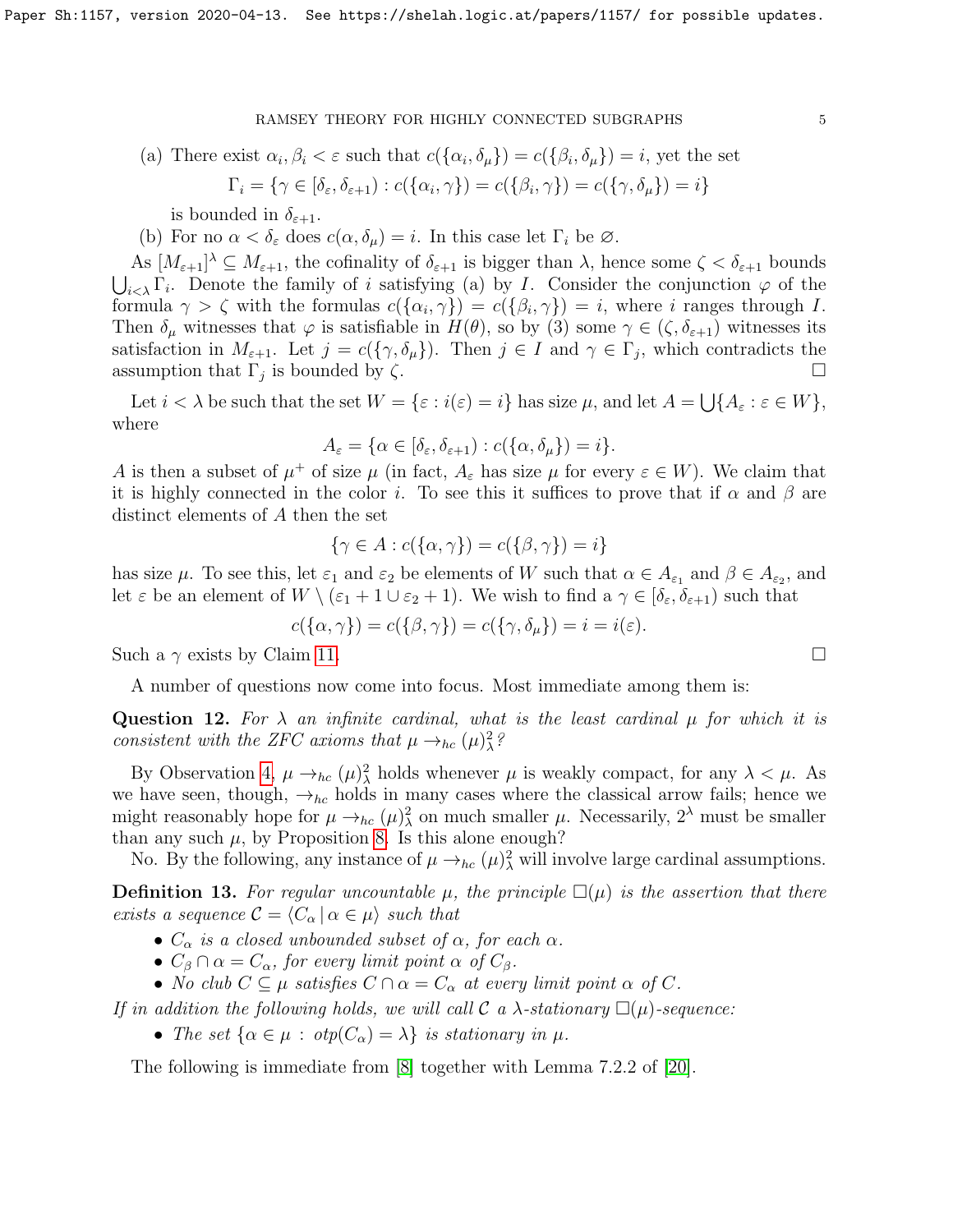**Theorem 14.** If  $\lambda < \mu$  are infinite regular cardinals and  $\mu$  is not Mahlo in the constructible universe, then there exists a  $\lambda$ -stationary  $\square(\mu)$ -sequence.

<span id="page-5-2"></span>**Proposition 15.** If there exists a  $\lambda$ -stationary  $\square(\mu)$ -sequence, then  $\mu \nrightarrow_{hc} (\mu)^2_{\lambda}$ .

*Proof.* The "bad" coloring  $c: [\mu]^2 \to \lambda$  will be  $c(\alpha, \beta) = \rho^{\lambda}(\alpha, \beta)$ , where  $\rho^{\lambda}$  is Todorcevic's local rho function, defined in reference to some  $\lambda$ -stationary  $\square(\mu)$ -sequence C. Readers are referred to [\[20\]](#page-11-5) §7.2 for further information. The decisive features of  $\rho^{\lambda}$  for our purposes are the following: for all  $\alpha < \beta < \gamma < \mu$ ,

<span id="page-5-0"></span>(1) 
$$
\rho^{\lambda}(\alpha,\beta) \leq \max\{\rho^{\lambda}(\alpha,\gamma),\rho^{\lambda}(\beta,\gamma)\}, \text{ and}
$$

<span id="page-5-1"></span>(2) 
$$
\rho^{\lambda}(\alpha,\gamma) \leq \max\{\rho^{\lambda}(\alpha,\beta),\rho^{\lambda}(\beta,\gamma)\}\
$$

In consequence, for all  $\xi < \lambda$ , the relation

$$
\alpha <^{\lambda}_{\xi} \beta \text{ iff } \alpha < \beta \text{ and } \rho^{\lambda}(\alpha, \beta) \leq \xi
$$

is a tree-ordering on  $\mu$ . By our assumptions about C and Lemma 7.2.9 of [\[20\]](#page-11-5), none of the orderings  $\langle \xi \rangle$  contains a chain of length  $\mu$ .

Now suppose towards contradiction that  $A \in [\mu]^{\mu}$  is highly connected in the color  $\xi$ . By the above, there exist  $\alpha < \beta$  in A with  $\alpha \nless \beta$ . By highly-connectedness, some color- $\xi$ path  $\alpha = \alpha_0$  to  $\alpha_1$  to ... to  $\alpha_j$  to  $\alpha_{j+1} = \beta$  must connect  $\alpha$  and  $\beta$  in  $A \setminus \alpha$ . It then follows from successive applications of [\(1\)](#page-5-0) and [\(2\)](#page-5-1) above that

$$
\rho^{\lambda}(\alpha,\beta) \leq \max_{i \leq j} \rho^{\lambda}(\alpha_i,\alpha_{i+1}) = \xi
$$

This implies that  $\alpha <^{\lambda}_{\xi} \beta$ , a contradiction.

**Corollary 16.** It is consistent with the ZFC axioms — and even with  $ZFC+GCH$  — that  $\mu \nrightarrow_{hc} (\mu)^2_{\lambda}$  for all infinite cardinals  $\lambda < \mu$ .

*Proof.* By Proposition [15,](#page-5-2) the relation  $\mu \nightharpoonup_{hc} (\mu)^2$  holds for any infinite regular cardinals  $\lambda < \mu$  in a model of ZFC+(V=L)+ "there exist no Mahlo cardinals." It will hold then for any singular  $\mu$  by Lemma [9.](#page-3-2) Observe finally that if  $\mu \nrightarrow_{hc} (\mu)^2_{\lambda}$  failed for any singular  $\lambda$ , it would fail as well for some smaller regular  $\lambda$ , contradicting our premise.

We now show in the opposite direction that, assuming the existence of a weakly compact cardinal above some  $\mu > \lambda$ , it is consistent with the ZFC axioms that  $2^{\mu} \rightarrow_{hc} (2^{\mu})_{\lambda}^2$ .

Instrumental in the argument is the following "two-dimensional delta system lemma" of more general utility.

**Definition 17.** A family of sets A is a  $\Delta$ -system if there exists a fixed r such that  $a \cap b = r$ for every distinct a and b in A. This r is called the root of the  $\Delta$ -system.

<span id="page-5-3"></span>**Lemma 18.** Let v be weakly compact and let  $\mu$  be less than v. Then for any family  ${u_{\alpha,\beta} : \alpha < \beta < \nu} \subseteq [\nu]^{\leq \mu}$  there exists  $a B \in [\nu]^{\nu}$  such that:

(1) For each  $\alpha \in B$ , the set  $\{u_{\alpha,\beta} : \beta \in B \setminus (\alpha + 1)\}\$ is a  $\Delta$ -system, with root  $V^+_{\alpha}$ .

(2) For each  $\beta \in B$ , the set  $\{u_{\alpha,\beta} : \alpha \in B \cap \beta\}$  is a  $\Delta$ -system, with root  $V_{\beta}^-$ ,<br>β.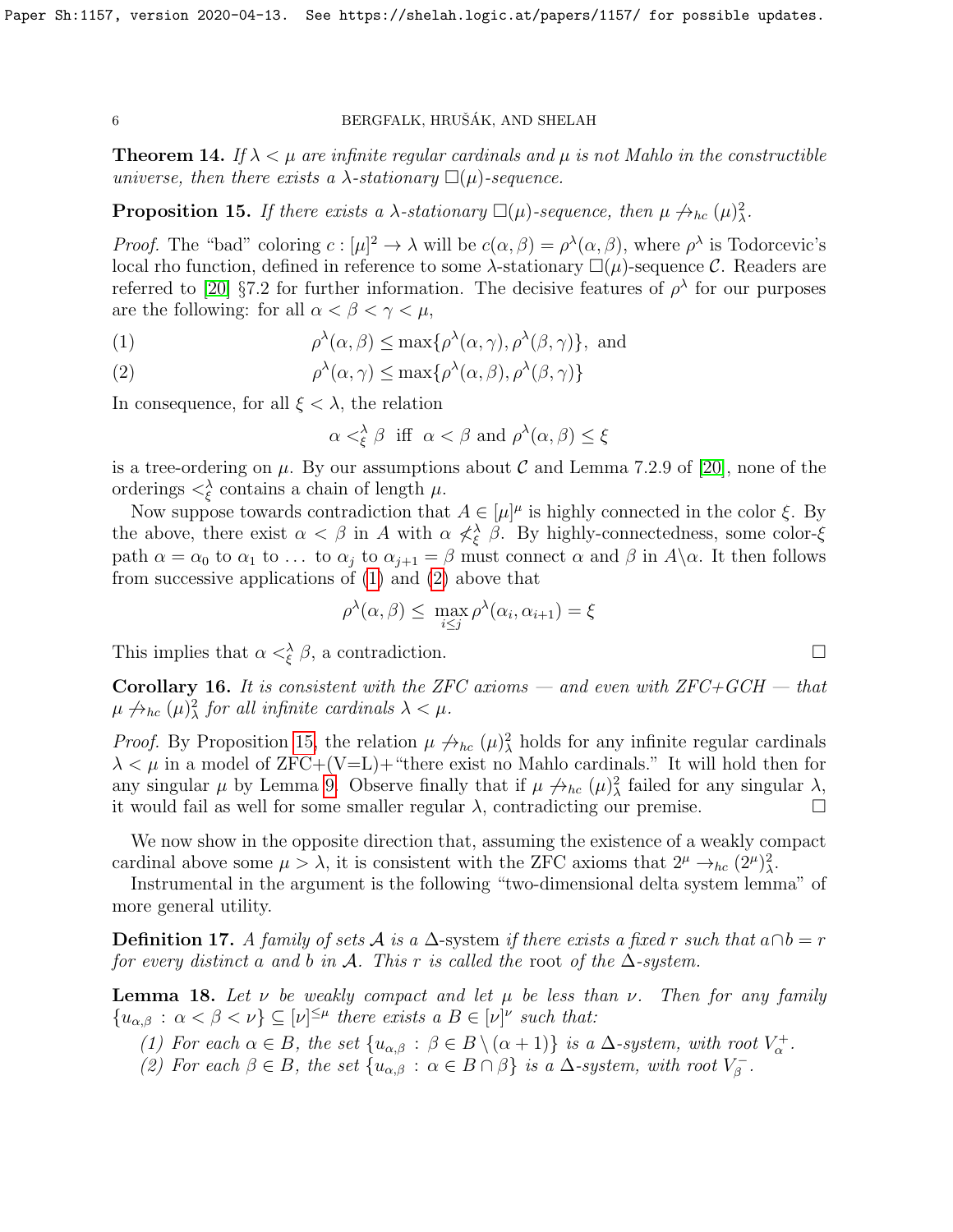- (3) The sets  $\{V_{\alpha}^+ : \alpha \in B\}$  and  $\{V_{\alpha}^- : \alpha \in B\}$  and  $\{V_{\alpha}^- \cup V_{\alpha}^+ : \alpha \in B\}$  each form  $\Delta$ -systems.
- (4) The elements of the set  $\{u_{\alpha,\beta}\setminus (V_\alpha^+\cup V_\beta^-)$  $\mathcal{E}_{\beta}^{-}$ ) :  $\alpha < \beta$  in  $B$ } are pairwise disjoint.

In what follows, the relation  $\alpha < \beta$  will sometimes be left implicit; it is assumed to hold in any expression conjoining  $\alpha$  and  $\beta$ .

*Proof.* By the weak compactness of  $\nu$ , we may begin by assuming all  $u_{\alpha,\beta}$  to be of the same order-type.

Define the coloring  $d: [\nu]^4 \to H(\mu^+)$  as follows: for any increasing  $a = {\alpha_0, \alpha_1, \alpha_2, \alpha_3}$ let

$$
U_a = a \cup \bigcup_{j < k < 4} u_{\alpha_j, \alpha_k}.
$$

and let

$$
d(a) = \langle otp(U_a), \langle \xi_i : i < 4 \rangle, \langle v_{j,k} : j < k < 4 \rangle \rangle,
$$

so that if h is the unique order-isomorphism between  $U_a$  and  $otp(U_a)$ , then

- $h(\alpha_i) = \xi_i$  for every  $i < 4$ , and
- $h[u_{\alpha_j,\alpha_k}] = v_{j,k}$  for every  $j < k < 4$ .

By the weak compactness of  $\nu$ , there exists a d-monochromatic  $A \in [\nu]^{\nu}$ . We argue most of the lemma for this set A, thinning to a  $B \in [A]^{\nu}$  only later if necessary.

Consider  $\alpha < \beta < \gamma < \delta < \varepsilon$  in A. Since  $d(\alpha, \beta, \gamma, \varepsilon) = d(\alpha, \beta, \delta, \varepsilon) = d(\alpha, \gamma, \delta, \varepsilon)$ ,

$$
(\dagger) \qquad \qquad \xi \in u_{\alpha,\beta} \cap u_{\alpha,\gamma} \iff \xi \in u_{\alpha,\beta} \cap u_{\alpha,\delta} \iff \xi \in u_{\alpha,\gamma} \cap u_{\alpha,\delta}
$$

As  $\varepsilon$  was arbitrary, this implies item (1) of the lemma. We might usefully note more: a  $\xi$ as in (†) must sit at the same relative height in each  $u_{\alpha,\beta}$ , for  $\beta \in A \setminus (\alpha + 1)$ . Pigeonhole arguments together with (†) then ensure that any lesser elements of  $u_{\alpha,\beta}$  also fall in the root  $V^+_\alpha$  of the  $\Delta$ -system  $\{u_{\alpha,\beta} : \beta \in A \setminus (\alpha+1)\}$ . In other words,  $V^+_\alpha$  is an initial segment of each such  $u_{\alpha,\beta}$ .

Item (2) of the lemma is similar. (Pigeonhole arguments are not available in this case, hence the root  $V_6^ \bar{\beta}$  is not so easily characterized.)

To see that  $\{V^+_{\alpha} : \alpha \in A\}$  forms a  $\Delta$ -system with root  $r^+$ , observe that

$$
\xi \in V_{\beta}^{+} \cap V_{\gamma}^{+} \Rightarrow \xi \in u_{\beta,\varepsilon} \cap u_{\gamma,\varepsilon} \text{ for any } \varepsilon \in A \setminus (\gamma + 1)
$$

$$
\Rightarrow \xi \in V_{\varepsilon}^{-}
$$

$$
\Rightarrow \xi \in u_{\alpha,\varepsilon} \text{ for any } \alpha \in A \cap \varepsilon.
$$

As  $\varepsilon$  is arbitrary, this implies that  $\xi$  is in  $V_{\alpha}^{+}$ . As  $\alpha$  is arbitrary, this completes the argument.

The argument that  $\{V_{\alpha}^- : \alpha \in A\}$  forms a  $\Delta$ -system with root  $r^-$  is essentially identical (but may require the omission of the first two elements of A).

Finally, note that  $otp(V_\alpha^+)$ ,  $otp(V_\beta^+)$ <sup>r+</sup>),  $otp(V_\gamma^-)$ ,  $otp(V_\delta^-)$  $\mathcal{J}_{\delta}^{-}$ ) are all legible from  $d(\alpha, \beta, \gamma, \delta)$ . In consequence: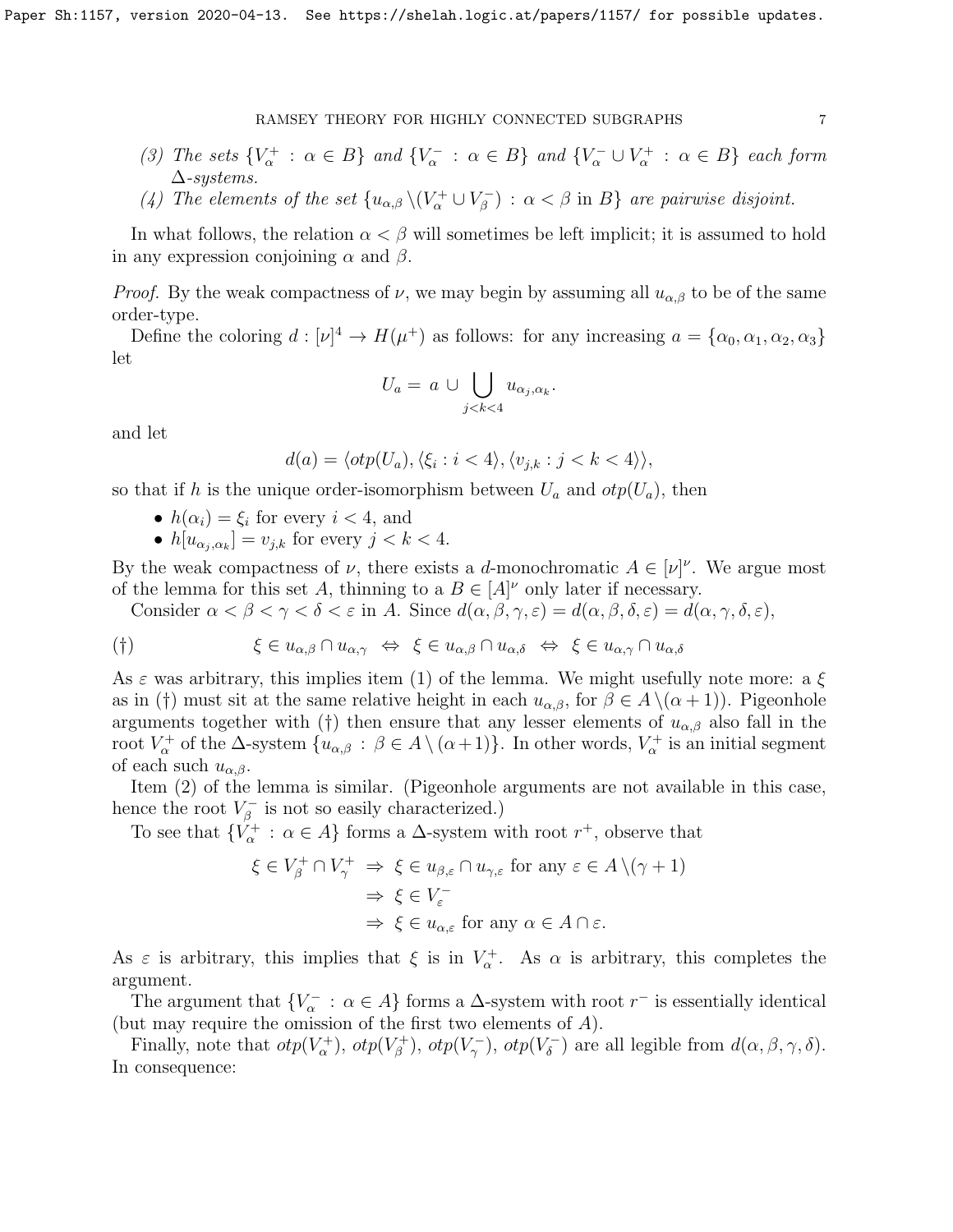- (i)  $V_\beta^+\cap V_\gamma^-$  is of the same order-type for all  $\beta<\gamma$  in A. Hence this intersection must be equal to  $r^+ \cap r^-$ . Thin A if necessary to a  $B \in [A]^{\nu}$  such that  $V^+_{\beta}$  $\chi_\beta^{++}\!\setminus\! r^+\cap V_\gamma^-\setminus\! r^-=\varnothing$ for all  $\beta \geq \gamma$  in B. Then  $\{V_{\alpha}^+ \cup V_{\alpha}^- : \alpha \in B\}$  forms a  $\Delta$ -system with root  $r = r^{-} \cup r^{+}.$
- (ii) The family  $\{u_{\alpha,\beta}\setminus (V_\alpha^+\cup V_\beta^-)$  $\binom{p}{\beta}$  :  $\alpha < \beta$  in  $B$  is pairwise disjoint. For by the homogeneity of B, any  $\xi$  in  $(u_{\beta,\gamma}\backslash V_\beta^+\cup V_\gamma^-)\cap (u_{\alpha,\delta}\backslash V_\alpha^+\cup V_\delta^-)$  $\binom{6}{\delta}$  is necessarily also in  $(u_{\beta,\gamma}\setminus V_\beta^+\cup V_\gamma^-)\cap(u_{\alpha,\varepsilon}\setminus V_\alpha^+\cup V_\varepsilon^-)$  for any  $\varepsilon\neq\delta$  in B. But this implies that  $\xi\in V_\alpha^+$ , a contradiction. Similarly for any other configuration of  $\alpha, \beta, \gamma$ , and  $\delta$ .

These establish items (3) and (4) of the lemma.  $\Box$ 

Remark 19. Two further features of the above system will be useful below:

- $V^+_{\alpha}$  are all of the same order-type, for  $\alpha \in B$ . Similarly for  $V^-_{\alpha}$ .
- As each  $\alpha$  in B sits at the same distinguished relative location in  $V_{\alpha} := V_{\alpha}^- \cup V_{\alpha}^+$ we have  $|\{otpV_{\alpha}) : \alpha \in B\}| = 1$  as well.

<span id="page-7-0"></span>**Theorem 20.** Let  $\nu$  be a weakly compact cardinal, and let  $\lambda < \mu = \mu^{<\mu} < \nu$  be given. Then there is a cardinal-preserving forcing  $\mathbb P$  such that

$$
\Vdash_{\mathbb{P}} \text{`` } 2^{\mu} = \nu \text{ and } \nu \rightarrow_{hc} (\nu)^{2}_{\lambda} \text{''}.
$$

*Proof.* Let P be the forcing for adding  $\nu$  many  $\mu$ -Cohen subsets of  $\nu$ , i.e.,

 $\mathbb{P} = \{p : p \text{ is a partial function from } \nu \text{ to } 2 \text{ of size less than } \mu\}$ 

reverse-ordered by extension. By assumption,  $\mathbb P$  has the  $\mu^+$ -c.c; it is evidently  $\mu$ -closed as well, and consequently preserves cardinals. By standard arguments,  $\Vdash_{\mathbb{P}}$  "2<sup> $\mu$ </sup> =  $\nu$ ".

Let c be a P-name such that  $\Vdash_{\mathbb{P}}$  "c :  $[\nu]^2 \to \lambda$ ". For every  $\alpha < \beta < \nu$  let  $\mathcal{A}_{\alpha,\beta}$  :=  ${p_{\alpha,\beta,\xi}:\xi<\mu}$  be a maximal antichain in  $\mathbb P$  with corresponding  ${i_{\alpha,\beta,\xi}:\xi<\mu}$  such that  $p_{\alpha,\beta,\xi} \Vdash "c(\{\alpha,\beta\}) = i_{\alpha,\beta,\xi}"$ . Let

$$
u_{\alpha,\beta} = {\alpha, \beta} \cup \bigcup_{\xi < \mu} dom(p_{\alpha,\beta,\xi}).
$$

Let  $\{\gamma_{\alpha,\beta,\eta} : \eta < \varepsilon_{\alpha,\beta}\}\$ enumerate  $u_{\alpha,\beta}$  in increasing order. Define a relation E on  $[\nu]^2$  by declaring  $\{\alpha_1, \beta_1\}$  E  $\{\alpha_2, \beta_2\}$  if and only if

(1)  $\varepsilon_{\alpha_1,\beta_1} = \varepsilon_{\alpha_2,\beta_2},$ 

(2)  $\alpha_1 = \gamma_{\alpha_1,\beta_1,\eta}$  if and only if  $\alpha_2 = \gamma_{\alpha_2,\beta_2,\eta}$ ,

(3) 
$$
\beta_1 = \gamma_{\alpha_1, \beta_1, \eta}
$$
 if and only if  $\beta_2 = \gamma_{\alpha_2, \beta_2, \eta}$ ,

$$
(4) \{\eta : \gamma_{\alpha_1,\beta_1,\eta} \in \text{dom}(p_{\alpha_1,\beta_1,\xi})\} = \{\eta : \gamma_{\alpha_2,\beta_2,\eta} \in \text{dom}(p_{\alpha_2,\beta_2,\xi})\} \text{ for every } \xi < \mu,
$$

(5)  $p_{\alpha_1,\beta_1,\xi}(\gamma_{\alpha_1,\beta_1,\eta}) = p_{\alpha_2,\beta_2,\xi}(\gamma_{\alpha_2,\beta_2,\eta})$  for every  $\eta$  as in (4) and  $\xi < \mu$ , and

(6)  $i_{\alpha_1,\beta_1,\xi} = i_{\alpha_2,\beta_2,\xi}$  for every  $\xi < \mu$ .

Clearly E is an equivalence relation on  $|\nu|^2$  with  $2^{\mu} < \nu$  many equivalence classes. As  $\nu$ is weakly compact, there exists an  $A \in [\nu]^{\nu}$  such that  $\{u_{\alpha,\beta} : {\{\alpha,\beta\}} \in [A]^2\}$  all falls in a single class. Further thin A to a  $B \subseteq A$  as in Lemma [18.](#page-5-3) Write r for the root of the  $\Delta$ -system  $\{V_\beta : \beta \in B\}.$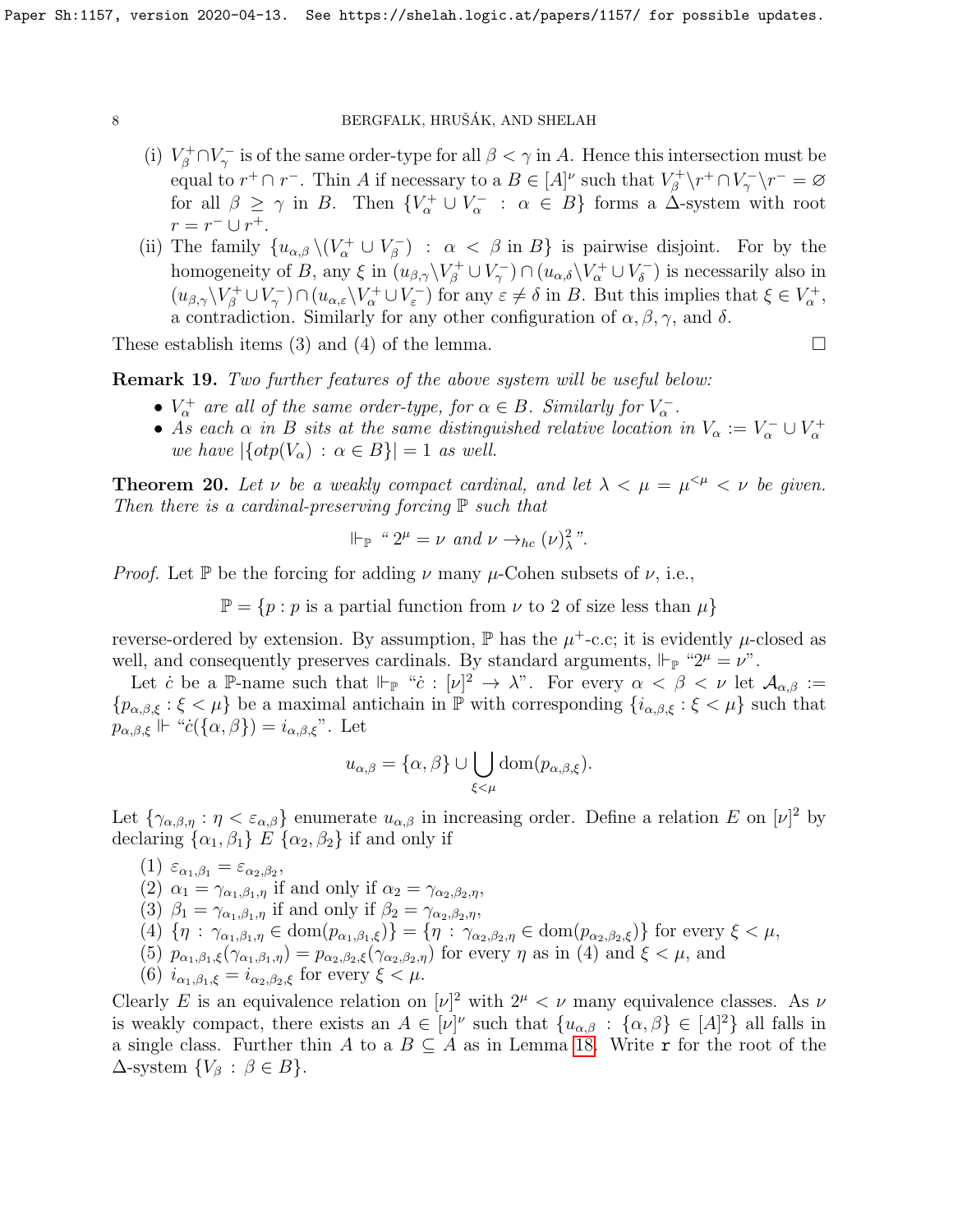Observe that in this context the key terms of Lemma [18](#page-5-3) take on more particular meanings:  $V^+_{\alpha}$ , for example, records exactly those coordinates at which some  $p \in \mathcal{A}_{\alpha,\beta}$  and  $q \in \mathcal{A}_{\alpha,\gamma}$  may disagree. The argument now proceeds in two steps; the uniformities of the family B are important to each. In the first step, we extend any  $q \in \mathbb{P}$  to an s deciding the elements of some *c*-homogeneous  $X \in [\nu]^{\lambda}$ . In the second step, genericity below q propagates that homogeneity to highly connect a cofinal  $Y \subseteq \nu$  in the forcing extension.

Therefore fix  $q \in \mathbb{P}$  and a  $W \subseteq B$  of order-type  $\lambda^+ + 1$  such that

$$
\text{dom}(q) \cap \bigcup \{u_{\alpha,\beta} \,:\, \{\alpha,\beta\} \in [W]^2\} \subseteq \mathbf{r}.
$$

We will recursively define "colors"  $i_{\eta} \in \lambda$  and a sequence  $\langle \varepsilon_{\eta} : \eta \leq \lambda^+ \rangle \subseteq W$  and conditions  $q_{\eta}$  below q so that for all  $\eta < \lambda^{+}$ ,

- (1)  $\xi < \eta$  implies that  $q_{\xi} \geq q_{\eta}$ ,
- (2)  $q_{\eta} \Vdash "c(\{\varepsilon_{\xi}, \varepsilon_{\lambda^+}\}) = i_{\xi}"$  for all  $\xi \leq \eta$ ,
- (3)  $q_{\eta} \Vdash "c(\{\varepsilon_{\xi}, \varepsilon_{\zeta}\}) = i_{\xi}$ " for all  $\xi < \zeta \leq \eta$ , and
- (4)  $q_{\eta} = q \cup \left[ \bigcup_{\xi \leq \eta} p_{\varepsilon_{\xi},\varepsilon_{\lambda}+} \right] \cup \left[ \bigcup_{\xi < \zeta \leq \eta} p_{\varepsilon_{\xi},\varepsilon_{\zeta}} \right]$ , where each  $p_{\varepsilon_{\xi},\varepsilon_{\zeta}}$  is a member of the antichain  $\mathcal{A}_{\varepsilon_{\xi},\varepsilon_{\zeta}}$ .

To begin the construction, let  $\varepsilon_0$  and  $\varepsilon_{\lambda+}$  be the first and last elements of W, respectively, and let  $q_0$  be the union of q with any compatible element of  $\mathcal{A}_{\varepsilon_0,\varepsilon_{\lambda^+}}$ . Suppose now that for each  $\eta < \delta$  coordinates  $\varepsilon_{\eta}$  and conditions  $q_{\eta}$  have been selected which together satisfy (1)-(4). As  $\delta < \lambda^+$ , by Lemma [18](#page-5-3) there exists an  $\varepsilon_{\delta} \in W$  such that  $u_{\varepsilon_{\eta} \varepsilon_{\delta}} \setminus V_{\varepsilon_{\eta}}^+$  is disjoint from  $\bigcup_{\eta<\delta} q_\eta$  for each  $\eta<\delta$ . There also exists for each such  $\eta$  a  $p_{\varepsilon_\eta,\varepsilon_{\lambda^+}}\in\mathcal{A}_{\varepsilon_\eta,\varepsilon_{\lambda^+}}$  so that  $\bigcup_{\eta<\delta} p_{\varepsilon_\eta,\varepsilon_{\lambda^+}} \subseteq \bigcup_{\eta<\delta} q_\eta$ . Let  $p'_{\varepsilon_\eta,\varepsilon_{\delta}}$  denote their induced respective "copies" under the order-isomorphisms  $\pi_{\eta}: u_{\varepsilon_{\eta}, \varepsilon_{\lambda^+}} \to u_{\varepsilon_{\eta}, \varepsilon_{\delta}}$ . By arrangement,

$$
q'_\delta := \big[\bigcup_{\eta < \delta} q_\eta \big] \cup \big[\bigcup_{\eta < \delta} p'_{\varepsilon_\eta, \varepsilon_\delta}\big]
$$

is a function. Let  $q_\delta$  be the union of  $q'_\delta$  with any compatible element of  $\mathcal{A}_{\varepsilon_\delta,\varepsilon_{\lambda^+}}$ . The condition  $q_{\delta}$  is as desired; in this fashion the construction proceeds.

For some  $i \in \lambda$  the set  $\{\eta : i_{\eta} = i\}$  is unbounded in  $\lambda^{+}$ . Let X' collect its first  $\lambda$  elements. Let  $\bar{\eta} = \sup X'$  and let  $s = q_{\bar{\eta}}$  and let  $X = {\varepsilon_{\eta} : \eta \in X'}$ . Clearly  $s \Vdash "c''[X]^2 = {\iota}$ ". This completes the first of the steps described above.

For the second step, let  $s_{\varepsilon} = s \restriction V_{\varepsilon}$  for each  $\varepsilon \in X$ . Let  $V[G]$  be a forcing extension of V by a P-generic filter  $G$ ; therein define the family

$$
Y = \bigcup_{\varepsilon \in X} Y_{\varepsilon}
$$

where

 $Y_{\varepsilon} = {\alpha \in B : \text{there exists a } p \in G \text{ with } \text{dom}(p) \subseteq V_{\alpha} \text{ such that }}$ the order-isomorphism  $\pi : V_{\alpha} \to V_{\varepsilon}$  sends p to  $s_{\varepsilon}$ .

Lastly, let  $q' = q \cup (s \restriction r)$ .

<span id="page-8-0"></span>**Claim 21.**  $q' \Vdash \langle (Y, c^{-1}(i) \cap [Y]^2) \rangle$  is a highly connected graph of size  $\nu$ ".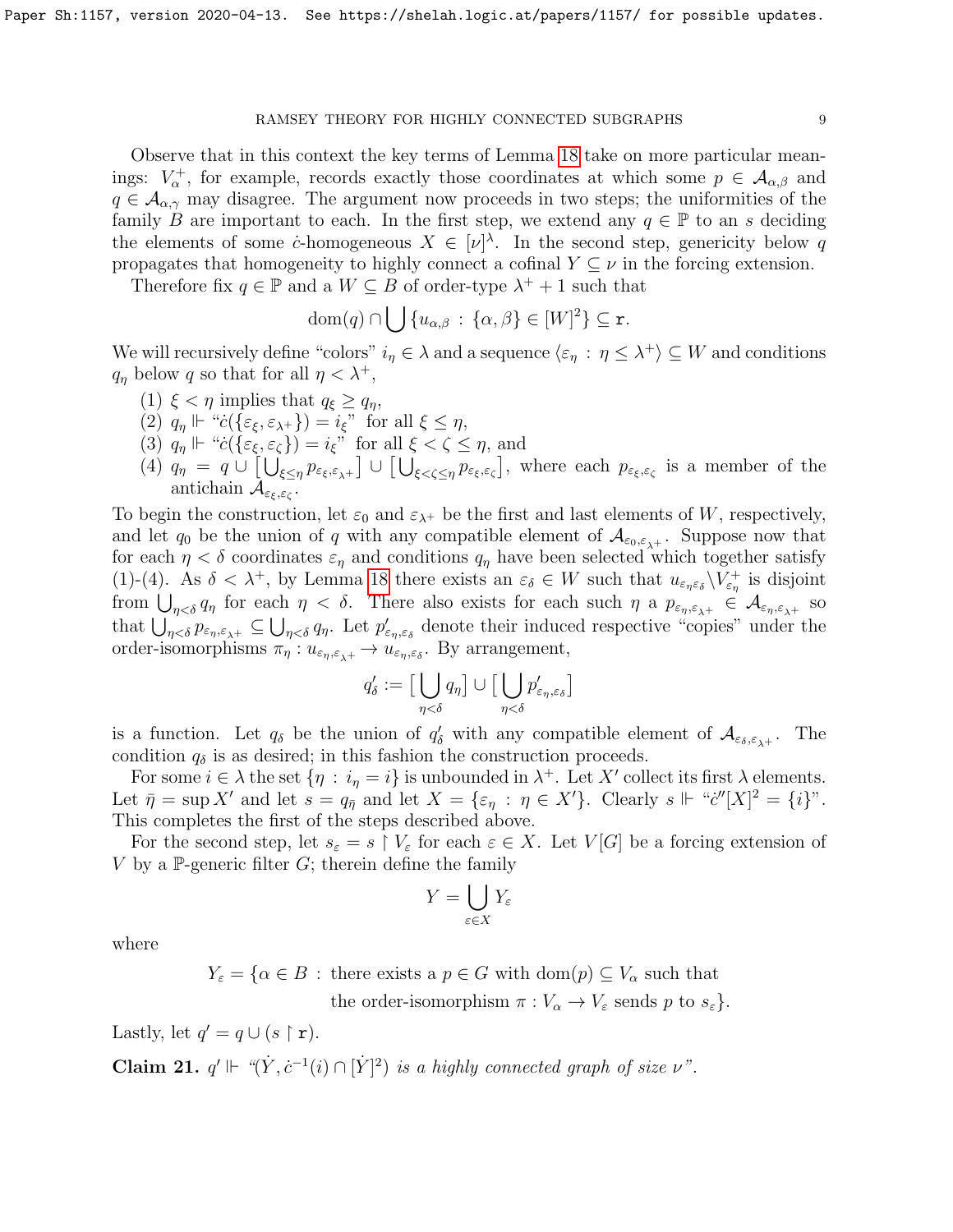As q was arbitrary, this claim will establish the proposition.

*Proof of Claim [21.](#page-8-0)* Observe first that for each  $\alpha \in \nu$  and  $\varepsilon \in X$  the set

$$
D_\alpha^\varepsilon:=\{p\,:\,p\Vdash\ ^\omega\!\dot Y_\varepsilon\not\subseteq\alpha"\}
$$

is dense below q'. Hence q' forces that each  $Y_{\varepsilon}$  is unbounded in  $\nu$ .

Suppose now that  $q'' \leq q'$  forces that  $\alpha$  and  $\beta$  are in Y. Without loss of generality,  $q''$ decides the witnesses to this fact as well, i.e., there exist some  $p_{\alpha}, p_{\beta} \subseteq q$  and  $\varepsilon(\alpha), \varepsilon(\beta) \in X$ such that the order-isomorphism  $\pi : V_\alpha \to V_{\varepsilon(\alpha)}$  sends  $p_\alpha$  to  $s_{\varepsilon(\alpha)}$ , and similarly for  $\beta$ . We'll show that for any  $\gamma \in \nu$  there exists a  $\delta > \gamma$  and  $q''' \leq q''$  such that

$$
q''' \Vdash ``\dot{c}(\alpha, \delta) = \dot{c}(\beta, \delta) = i"
$$

This will establish the claim. To that end, take  $\varepsilon \in X \setminus (\max\{\varepsilon(\alpha), \varepsilon(\beta)\} + 1)$ . By Lemma [18](#page-5-3) there exists a  $\delta \in B \setminus (\gamma + 1)$  such that  $u_{\alpha,\delta} \setminus V_\alpha$  and  $u_{\beta,\delta} \setminus V_\beta$  are disjoint from dom(q''). Extend q'' by "copying" s  $\mid (u_{\varepsilon(\alpha),\varepsilon}\cup u_{\varepsilon(\beta),\varepsilon})$  via the order-isomorphism to  $u_{\alpha,\delta}\cup u_{\beta,\delta}$ . Denote this extension by q'''. Our assumptions on  $\alpha$  and  $\beta$  ensure that q''' is in fact a condition, and our assumptions on E translate the relation  $s \Vdash "c(\varepsilon(\alpha), \varepsilon) = \dot{c}(\varepsilon(\beta), \varepsilon) = i"$  to (†), as desired.  $\Box$ 

<span id="page-9-0"></span>Corollary 22. Assuming the existence of a weakly compact cardinal, it is consistent with the ZFC axioms that  $2^{\aleph_1} \rightarrow_{hc} (2^{\aleph_1})^2_{\aleph_0}$ .

#### 3. Main questions

We turn in conclusion to the most immediate instance of Question [12:](#page-4-0)

Question 23. What is the least cardinal  $\mu$  for which it is consistent with the ZFC axioms that  $\mu \rightarrow_{hc} (\mu)^2_{\aleph_0}$ ?

Corollary [22](#page-9-0) may be viewed as approximating to any of several possibilities. For example: the  $\mu = 2^{\aleph_1}$  of Corollary [22](#page-9-0) falls, in the forcing extension of Proposition [20,](#page-7-0) well below any weakly compact  $\nu$ , but it remains a regular limit cardinal. Therefore we may ask:

<span id="page-9-1"></span>Question 24. Must the least cardinal  $\mu$  for which it is consistent with the ZFC axioms that  $\mu \rightarrow_{hc} (\mu)^2_{\aleph_0}$  be weakly inaccessible?

By Lemma [9,](#page-3-2) such a  $\mu$  is necessarily regular; hence Question [24](#page-9-1) amounts to asking if such a  $\mu$  may be a successor cardinal. If indeed it may be, then Corollary [22](#page-9-0) might be viewed instead as approximating to the following alternative to Question [24:](#page-9-1)

<span id="page-9-2"></span>Question 25. Assuming whatever large cardinals may be necessary, is it consistent with the ZFC axioms that  $\aleph_2 \rightarrow_{hc} (\aleph_2)^2_{\aleph_0}$ ?

Reasoning from [\[7\]](#page-10-9) and [\[11\]](#page-10-10) shows that if  $\mu$  is the successor of a regular cardinal and  $\lambda < \mu$ , then the consistency strength of "there exists no  $\lambda$ -stationary  $\square(\mu)$  sequence" is exactly a Mahlo cardinal. By Proposition [15,](#page-5-2) this gives a lower bound on the assumptions necessary to any affirmative answer to Question [25.](#page-9-2) Again by Proposition [15,](#page-5-2) answers to any of the above questions entail further questions of consistency strength; most generally:

 $\Box$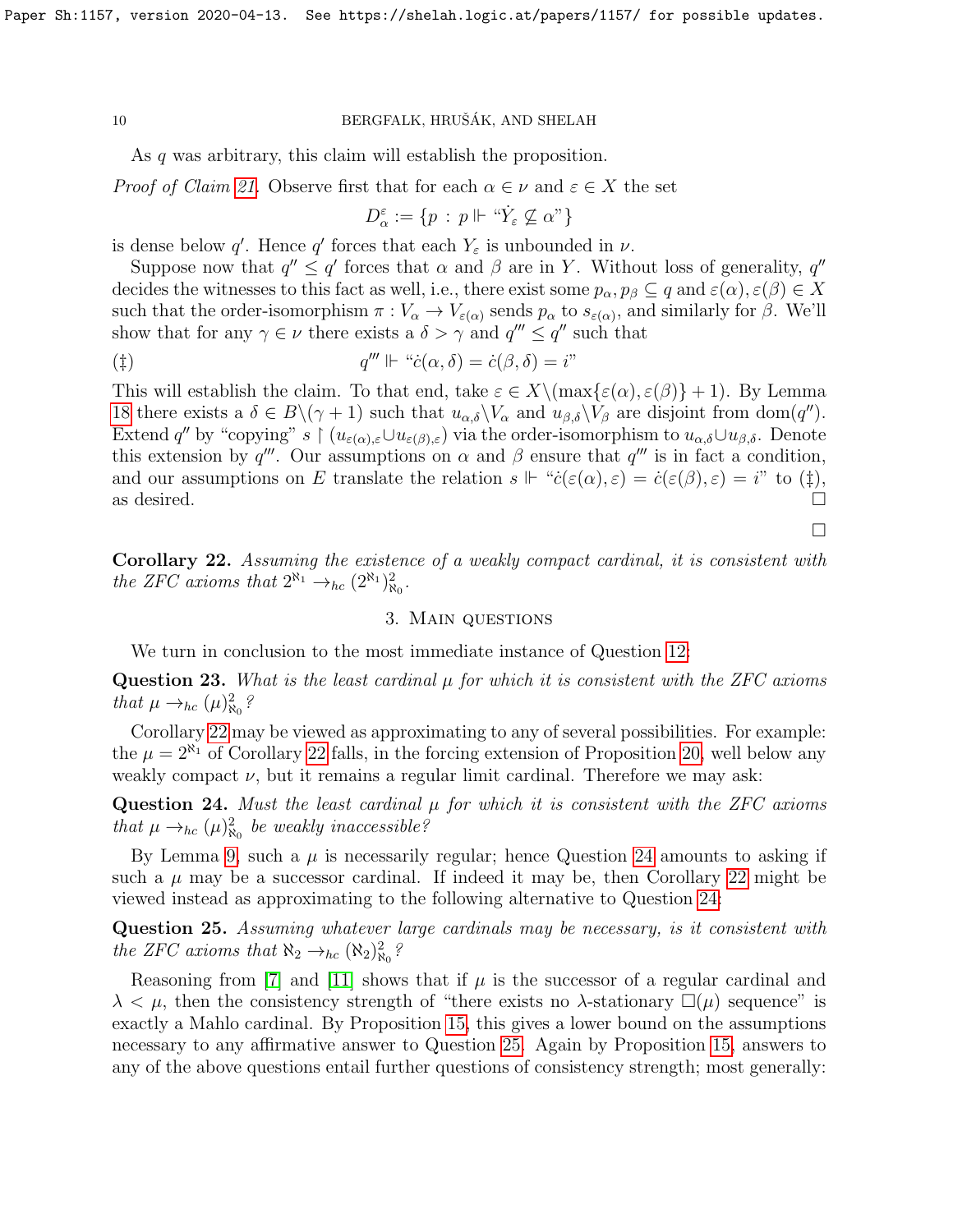Question 26. What is the consistency strength of the existence of an uncountable cardinal  $\mu$  such that  $\mu \rightarrow_{hc} (\mu)^2_{\aleph_0}$ ?

By Proposition [8,](#page-2-0) positive relations  $\mu \to_{hc} (\mu)^2$  will involve cardinal arithmetic assumptions as well. An affirmative answer to Question [25,](#page-9-2) for example, would imply the continuum hypothesis. It is unclear if weaker relations would also. More particularly, the continuum hypothesis implies that  $\aleph_2 \to_{hc} (\aleph_1)^2_{\aleph_0}$ , by Proposition [10.](#page-3-3) Is the reverse true? In other words:

Question 27. Is the continuum hypothesis equivalent to the assertion that  $\aleph_2 \rightarrow_{hc} (\aleph_1)_{\aleph_0}^2$ ?

A question of a similar flavor is the following:

Question 28. Does  $\aleph_2 \rightarrow_{\aleph_1-c} (\aleph_2)^2_{\aleph_0}$ ?

## Acknowledgements

The first author would like to thank Chris Lambie-Hanson for valuable discussion of the consistency strengths of failures of  $\lambda$ -stationary  $\square(\mu)$  sequences to exist. The authors would like to thank the referee for a prompt, alert, and intelligent reading.

## **REFERENCES**

- <span id="page-10-5"></span>[1] ELEKES, M. and SOUKUP, D. and SOUKUP, L. and SZENTMIKLÓSSY, Z. (2017). Decompositions of edge-colored infinite complete graphs into monochromatic paths. Discrete Mathematics 340.8 2053– 2069. MR MR3648230
- [2] ERDOS, P. and HAJNAL, A. and MATÉ, A. and RADO, R. (1984). Combinatorial set theory: partition relations for cardinals. North-Holland, Amsterdam. MR MR795592
- <span id="page-10-7"></span>[3] ERDOS, P. and KAKUTANI, S. (1943). On non-denumerable graphs. Bulletin of the American Mathematical Society 49.6. MR MR0008136
- <span id="page-10-2"></span>[4] ERDOS, P. and RADO, R. (1956). A partition calculus in set theory. Bulletin of the American Mathematical Society 56. MR MR0081864
- <span id="page-10-0"></span>[5] GRAHAM, R. L. and ROTHSCHILD, B. L. and SPENCER, J. H. (1980). Ramsey Theory. John Wiley & Sons, New York. MR MR3288500
- <span id="page-10-4"></span>[6] HAJNAL, A. and KOMJÁTH, P. and SOUKUP, L. and SZALKAI, I. (1988). Decompositions of edge colored infinite complete graphs, in *Combinatorics (Eger, 1987)*, Colloq. Math. Soc. János Bolyai 52. MR MR1221566
- <span id="page-10-9"></span>[7] HARRINGTON, L. and SHELAH, S. (1985). Some exact equiconsistency results in set theory. Notre Dame Journal of Formal Logic 26.2. MR MR783595
- <span id="page-10-8"></span>[8] Jensen, R. B. (1972). The fine structure of the constructible hierarchy. Annals of Mathematical Logic 4. MR MR0309729
- <span id="page-10-1"></span>[9] KANAMORI, A. (1994). The higher infinite: large cardinals in set theory from their beginnings. Springer-Verlag, Berlin. MR MR2731169
- <span id="page-10-6"></span>[10] KOMJÁTH, P. (2018). On the connectivity of infinite graphs. Acta Mathematica Hungarica 154.1. MR MR3746532
- <span id="page-10-10"></span>[11] LAMBIE-HANSON, C. (2014). Squares and covering matrices. Annals of Pure and Applied Logic 165.2. MR MR3129734
- <span id="page-10-3"></span>[12] MADER, W. (1979). Connectivity and edge-connectivity in finite graphs, in B. Bollobás (ed.), Surveys in Combinatorics, Cambridge University Press, Cambridge. MR MR561307